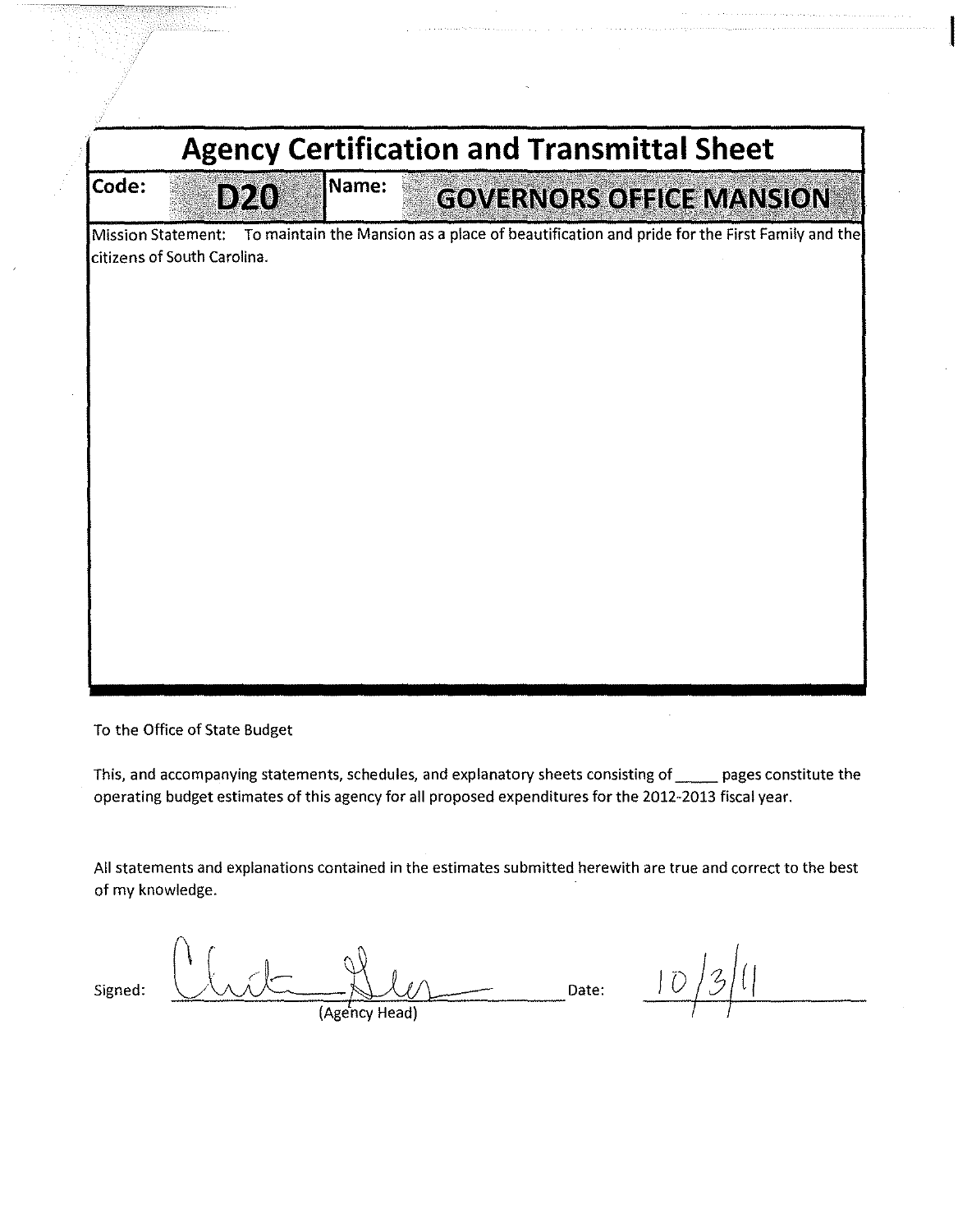#### **I. EXECUTIVE SUMMARY**

# A. **Agency Section/Code/Name:**

72C/D20/GOVERNORS OFFICE MANSION AND GROUNDS

# B. **Summary Description of Strategic or Long-Term Goals:**

Would like for our Governor's Mansion and Grounds to be the envy of the east coast. A place that young brides will want to come to our state, get married at the Mansion and honeymoon at our beautiful beaches. To accomplish this, we must continue in our beautification projects and perhaps work with our sister agencies such as Parks and Recreation to help in our advertisements.

# C. **2011-2012 Agency Recurring Base Appropriation:**

State 290,930<br>Federal \$0 **Federal** Other 275,000

D. **Number of Budget Categories:** 2

# E. **Agency-wide Vacant FTEs**

Vacant FTEs as of July 31, 2011: 10 % Vacant 72%

# F. **Efficiency Measures:**

Continue to log and track each rental, getting feed back on what we can do to enhance each bride's experience. Stay on top of the competition and be sure we're competitive and offering an experience that other's can't.

# G. **Number of Provisos:**

3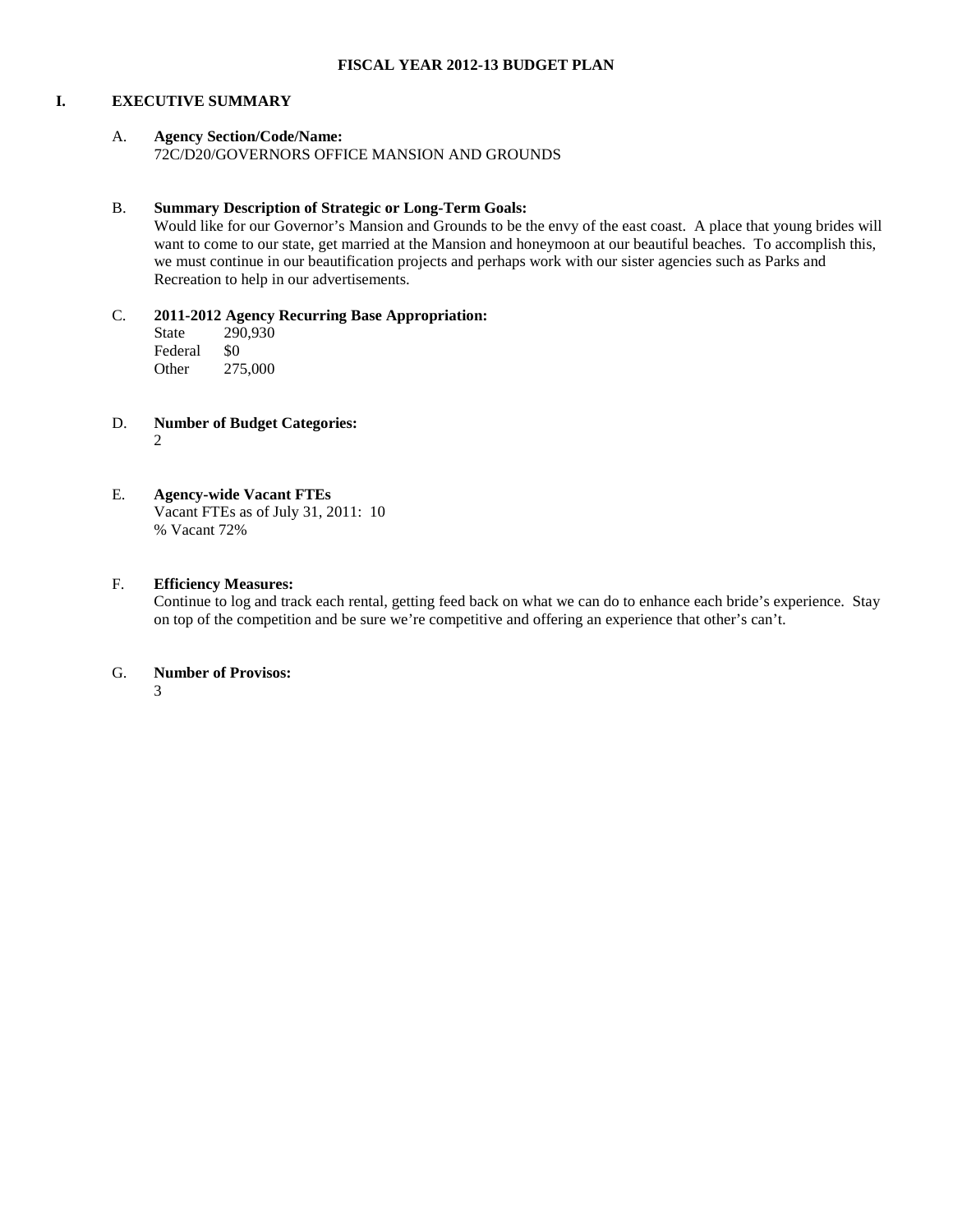**IIA. OPERATING BUDGET PROGRAMS**

**Agency Section/Code/Name: 72C/D20/Governors Office Mansion and Grounds**

#### **SUMMARY OF OPERATING BUDGET PROGRAMS FOR FY 2012-13**

|                                                                                                                                                                             | <b>OPERATING BUDGET PROGRAMS</b>       |                 |                      |              | <b>FUNDING</b> |         |         |              |         | <b>FTEs</b> |       |
|-----------------------------------------------------------------------------------------------------------------------------------------------------------------------------|----------------------------------------|-----------------|----------------------|--------------|----------------|---------|---------|--------------|---------|-------------|-------|
|                                                                                                                                                                             | Activity                               | <b>Activity</b> | <b>Non-Recurring</b> | Recurring    |                |         |         |              |         |             |       |
| <b>Title</b>                                                                                                                                                                | <b>Name</b>                            | No.             | <b>State</b>         | <b>State</b> | Federal        | Other   | Total   | <b>State</b> | Federal | Other       | Total |
| <b>I.Administration</b>                                                                                                                                                     | Administration                         | 79              |                      | 290,930      |                | 275.000 | 565,930 | 14.00        |         | 0.00        | 14.00 |
|                                                                                                                                                                             |                                        |                 |                      |              |                |         |         |              |         |             | 0.00  |
|                                                                                                                                                                             |                                        |                 |                      |              |                |         |         |              |         |             | 0.00  |
|                                                                                                                                                                             |                                        |                 |                      |              |                |         |         |              |         |             | 0.00  |
|                                                                                                                                                                             |                                        |                 |                      |              |                |         |         |              |         |             | 0.00  |
|                                                                                                                                                                             |                                        |                 |                      |              |                |         |         |              |         |             | 0.00  |
| For additional rows, place cursor in this gray box and press "Ctrl" + "b". (You need to start in this gray box for each row needed or the formulas will not copy properly.) |                                        |                 |                      |              |                |         |         |              |         |             |       |
|                                                                                                                                                                             | TOTAL OF ALL OPERATING BUDGET PROGRAMS |                 |                      | 290.930      |                | 275.000 | 565.930 | 14.00        | 0.00    | 0.00        | 14.00 |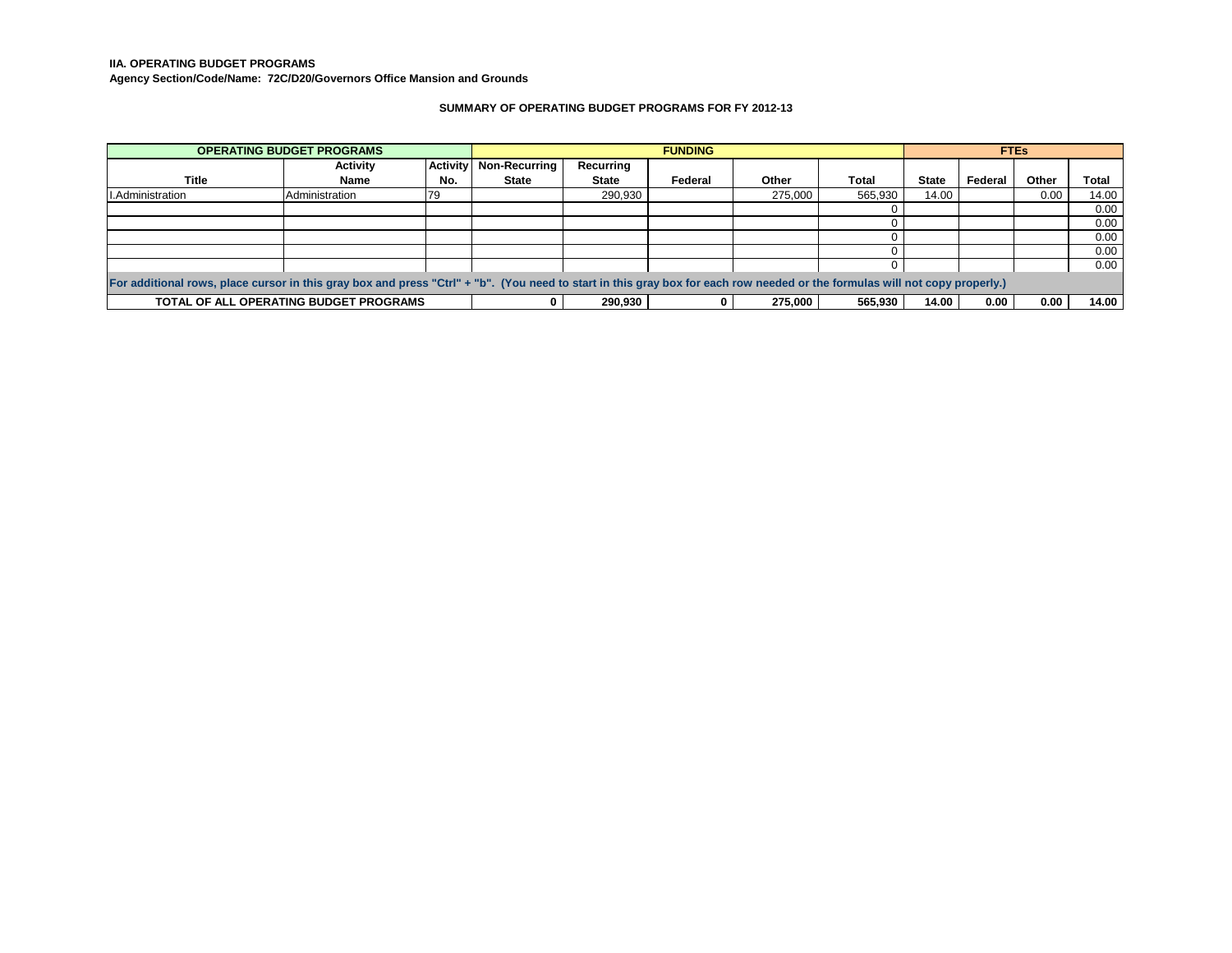# **SUMMARY OF CAPITAL BUDGET/NON-RECURRING REQUESTS FOR FY 2012-13**

|                          | <b>CAPITAL BUDGET/NON-RECURRING REQUESTS</b>                                                                                                       |                 |                 | <b>Additional</b> | <b>Previously</b>  | <b>Total</b>      |              |
|--------------------------|----------------------------------------------------------------------------------------------------------------------------------------------------|-----------------|-----------------|-------------------|--------------------|-------------------|--------------|
| Project                  | Project                                                                                                                                            | <b>Activity</b> | <b>Activity</b> | <b>State</b>      | <b>Authorized</b>  | <b>Other Fund</b> | Project      |
| No.*                     | <b>Name</b>                                                                                                                                        | <b>Name</b>     | No.             | <b>Funds</b>      | <b>State Funds</b> | <b>Sources</b>    | <b>Total</b> |
|                          | ΝA                                                                                                                                                 |                 |                 |                   |                    |                   |              |
|                          |                                                                                                                                                    |                 |                 |                   |                    |                   |              |
|                          |                                                                                                                                                    |                 |                 |                   |                    |                   |              |
|                          |                                                                                                                                                    |                 |                 |                   |                    |                   |              |
|                          |                                                                                                                                                    |                 |                 |                   |                    |                   |              |
|                          | For additional rows, place cursor in this gray box and press "Ctrl" + "c". (You need to start in this gray box for each row needed or the formulas |                 |                 |                   |                    |                   |              |
| will not copy properly.) |                                                                                                                                                    |                 |                 |                   |                    |                   |              |
|                          | <b>TOTAL OF ALL CAPITAL BUDGET/NON-RECURRING REQUESTS</b>                                                                                          |                 |                 |                   |                    |                   |              |

\*if applicable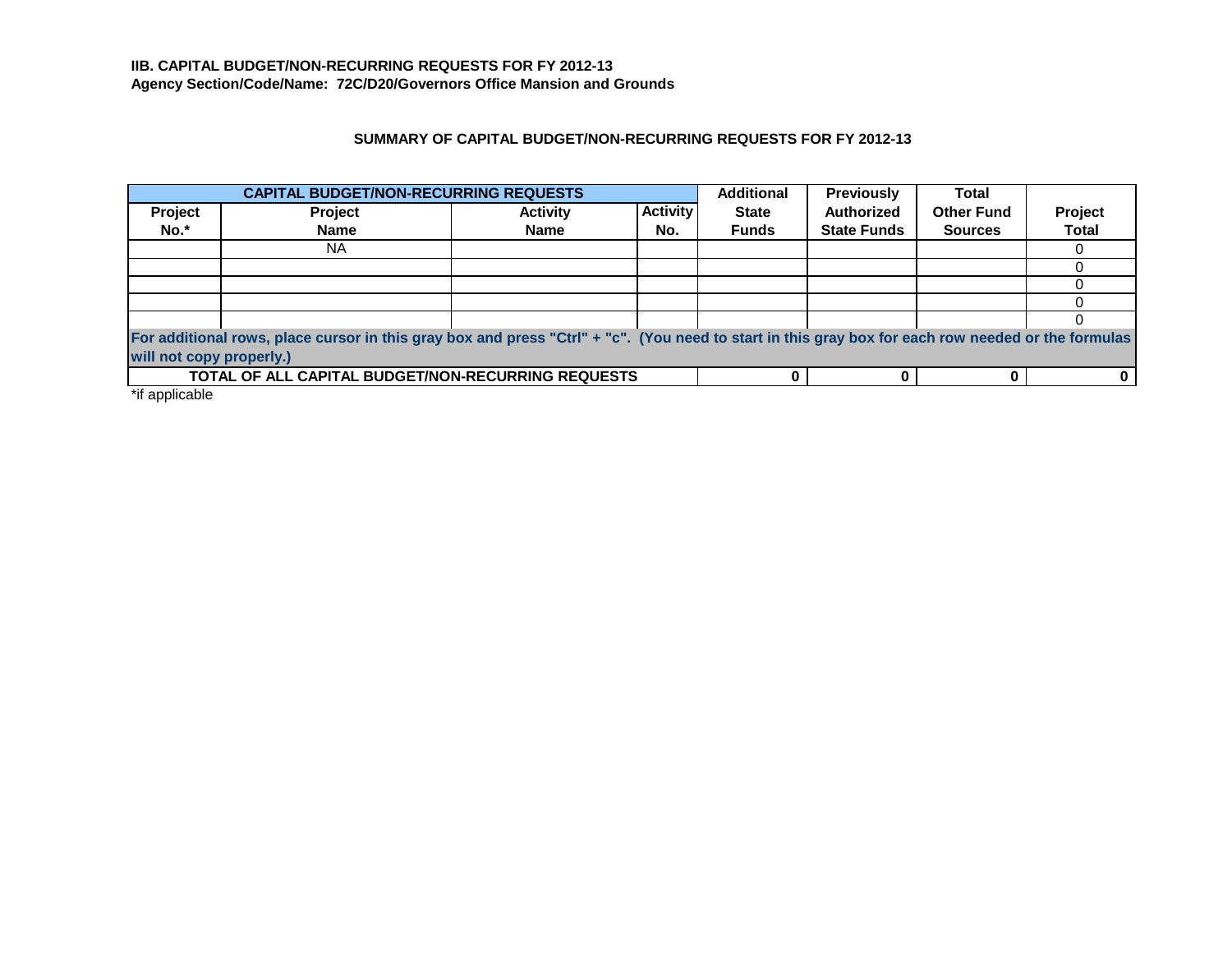# **A. Summary description of programs and how they relate to the mission of the agency:**

The Governor's Mansion is provided by the state for the Governor's residential use and to fulfill ceremonial responsibilities.

#### **B. Budget Program Number and Name:**

I.A. Administration

#### **C. Agency Activity Number and Name:**

Note: If more than one activity maps to this program; provide all activity numbers, names, and approximate funding amounts.

| Activity | <b>Activity Name</b> | State Non- | State     | Federal | Other   | Total   |
|----------|----------------------|------------|-----------|---------|---------|---------|
| Number   |                      | Recurring  | Recurring |         |         |         |
| 79       | Administration       |            | 290,930   |         | 275,000 | 565,930 |
|          |                      |            |           |         |         |         |
|          |                      |            |           |         |         |         |
|          |                      |            |           |         |         |         |
|          |                      |            |           |         |         |         |

#### **D. Performance Measures:**

Ensures the Mansion is operated in a efficient manner and within budgetary constraints.

#### **E. Program Interaction:**

The Mansion works with OEPP and the Statehouse ensuring the Mansion operates smoothly and efficiently for the First Family and visiting dignitaries to our state.

#### **F. Change Management:**

The Mansion experiences changes in management with each new governor.

# **G. Detailed Funding Information:**

| FY 2012-13 Cost Estimates:                                                                   | <b>State</b><br><b>Non-Recurring</b> | <b>State</b><br>Recurring | Federal | <b>Other</b>         | <b>Total</b>     |
|----------------------------------------------------------------------------------------------|--------------------------------------|---------------------------|---------|----------------------|------------------|
| Number of FTEs*                                                                              |                                      | 14.00                     | 14.00   | 0.00                 | 14.00            |
|                                                                                              |                                      |                           |         |                      |                  |
| <b>Personal Service</b>                                                                      | \$0                                  | 167,685                   | \$0     | \$0                  | 167,685          |
| <b>Employer Contributions</b>                                                                | \$0                                  | 62,745                    | \$0     | \$0                  | 62,745           |
|                                                                                              |                                      |                           |         |                      |                  |
| Program/Case Services                                                                        | \$0                                  | \$0                       | \$0     | \$0                  | $\updownarrow$ 0 |
| Pass-Through Funds                                                                           | \$0                                  | \$0                       | \$0     | \$0                  | \$<br>$\Omega$   |
| <b>Other Operating Expenses</b>                                                              | \$0                                  | 60,500                    | 275,000 | \$0                  | 335,500          |
|                                                                                              |                                      |                           |         |                      |                  |
| <b>Total</b>                                                                                 | \$<br>$\overline{0}$                 | 290,930                   | 275,000 | \$<br>$\overline{0}$ | 565,930          |
| * If new FTEs are needed, please complete Section G (Detailed Justification for FTEs) below. |                                      |                           |         |                      |                  |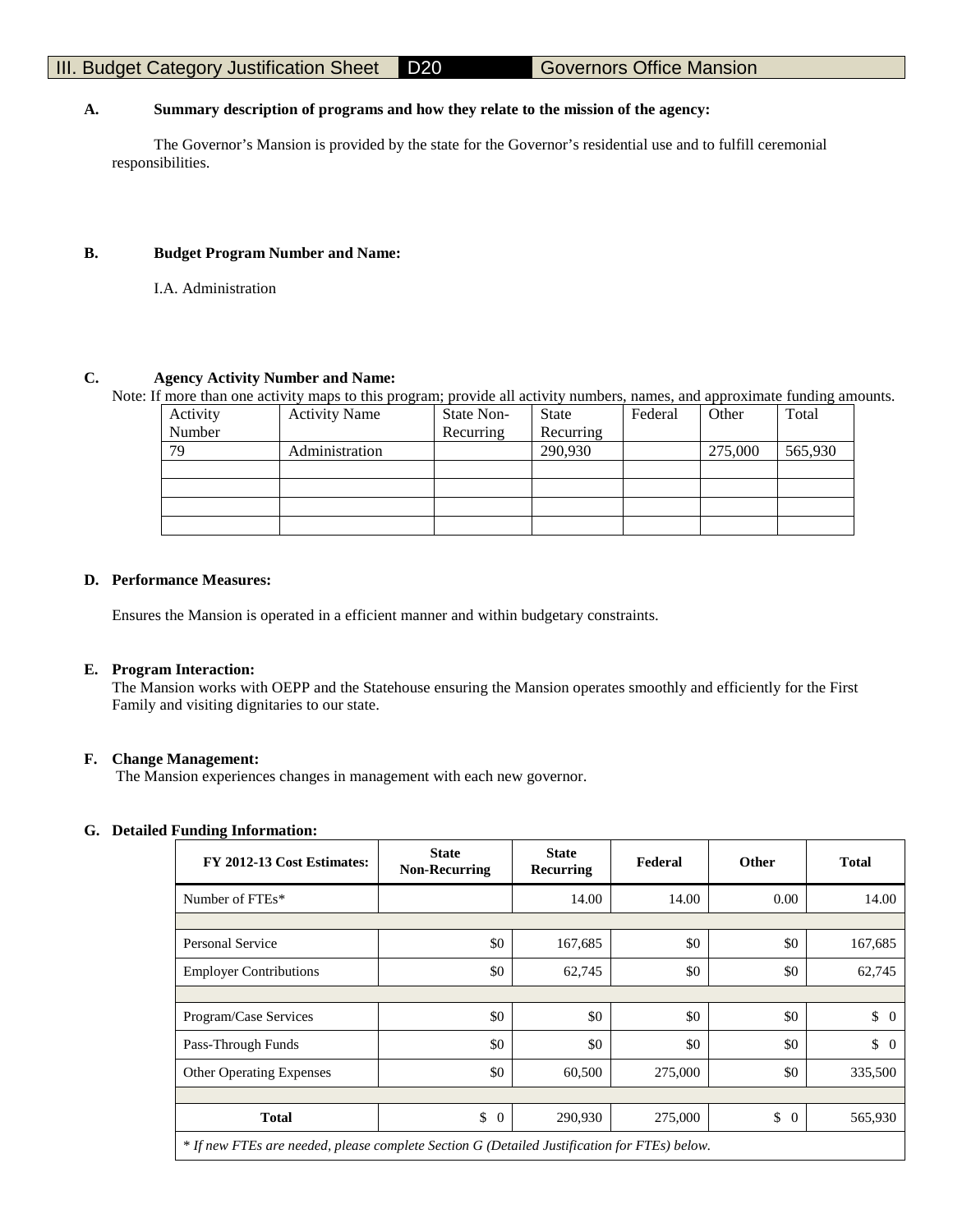Is this budget category or program associated with a Capital Budget Priority? NO If yes, state Capital Budget Priority Number and Project Name:.

Please List proviso numbers that relate to this budget category or programs funded by this category. 72.5, 72.12, 72.17

#### **H. Changes to the Appropriation:**

Please explain any changes, to include re-alignments and funding or FTE increases requested in this year's appropriation, as detailed below: NA

Funding:

| Year          | State Non- | <b>State Recurring</b> | Federal | Other (Earmarked) |
|---------------|------------|------------------------|---------|-------------------|
|               | Recurring  |                        |         | or Restricted)    |
| 2011-2012 Act |            | 290,930                |         | 275,000           |
| 2012-2013 Act |            | 290,930                |         | 275,000           |
| Difference    |            |                        |         |                   |
| % Difference  |            |                        |         |                   |

Explanation of Changes:

#### **I. Revenue Estimates:**

Please detail Sources of revenue for this program, identified by SAP fund number if a live SCEIS agency or the STARS number if a STARS agency. If several sources remit to a single subfund that cannot be split by source and appropriation or program, provide an estimate of the revenue dedicated to this program.

| <b>SAP Fund</b> | Source       | General | Other        | Earmarked | Restricted | Federal |
|-----------------|--------------|---------|--------------|-----------|------------|---------|
| Number          | Name         | Fund    | <b>State</b> |           |            |         |
| 35C80000        | Rental       |         |              | 275000    |            |         |
| 10010000        | <b>State</b> | 290.930 |              |           |            |         |
|                 |              |         |              |           |            |         |
|                 |              |         |              |           |            |         |

If expenditures for this program are greater than known or estimated revenues and the intent is to bridge part of this shortfall by drawing down balances in agency accounts or reserves, indicate the accounts and amount of the current reserve or balance that will likely be used below. NA

Please detail the long-term sustainability of this program if cash reserves are needed to operate. NA

If there is federal fund or other fund spending authority requested above the revenue streams detailed above, please indicate the amount and explanation for each. NA

#### **J. FTE Positions:**

Please detail the number of FTE's filled (F) by the program as of June 30 of each fiscal year, and the number authorized (A) by the Appropriations Act.

| <b>Fiscal Year</b> | <b>State</b> | Other-<br><b>Earmarked or</b><br><b>Restricted</b> | Federal | <b>Total</b> | Temporary,<br><b>Temporary Grant,</b><br><b>Time</b> -limited |
|--------------------|--------------|----------------------------------------------------|---------|--------------|---------------------------------------------------------------|
| 2012-2013<br>(A)   | 14           |                                                    |         |              |                                                               |
| 2011-2012<br>(A)   | 14           |                                                    |         |              |                                                               |
| 2010-2011<br>(F)   | 4            |                                                    |         |              | 10                                                            |
| 2010-2011<br>(A)   | 14           |                                                    |         |              |                                                               |
| 2009-2010<br>(F)   | 5            |                                                    |         |              | 10                                                            |
| 2009-2010<br>(A)   | 14           |                                                    |         |              |                                                               |
| 2008-2009<br>(F)   | 6            |                                                    |         |              |                                                               |
| 2008-2009<br>(A)   | 14           |                                                    |         |              |                                                               |
| 2007-2008<br>(F)   | ⇁            |                                                    |         |              |                                                               |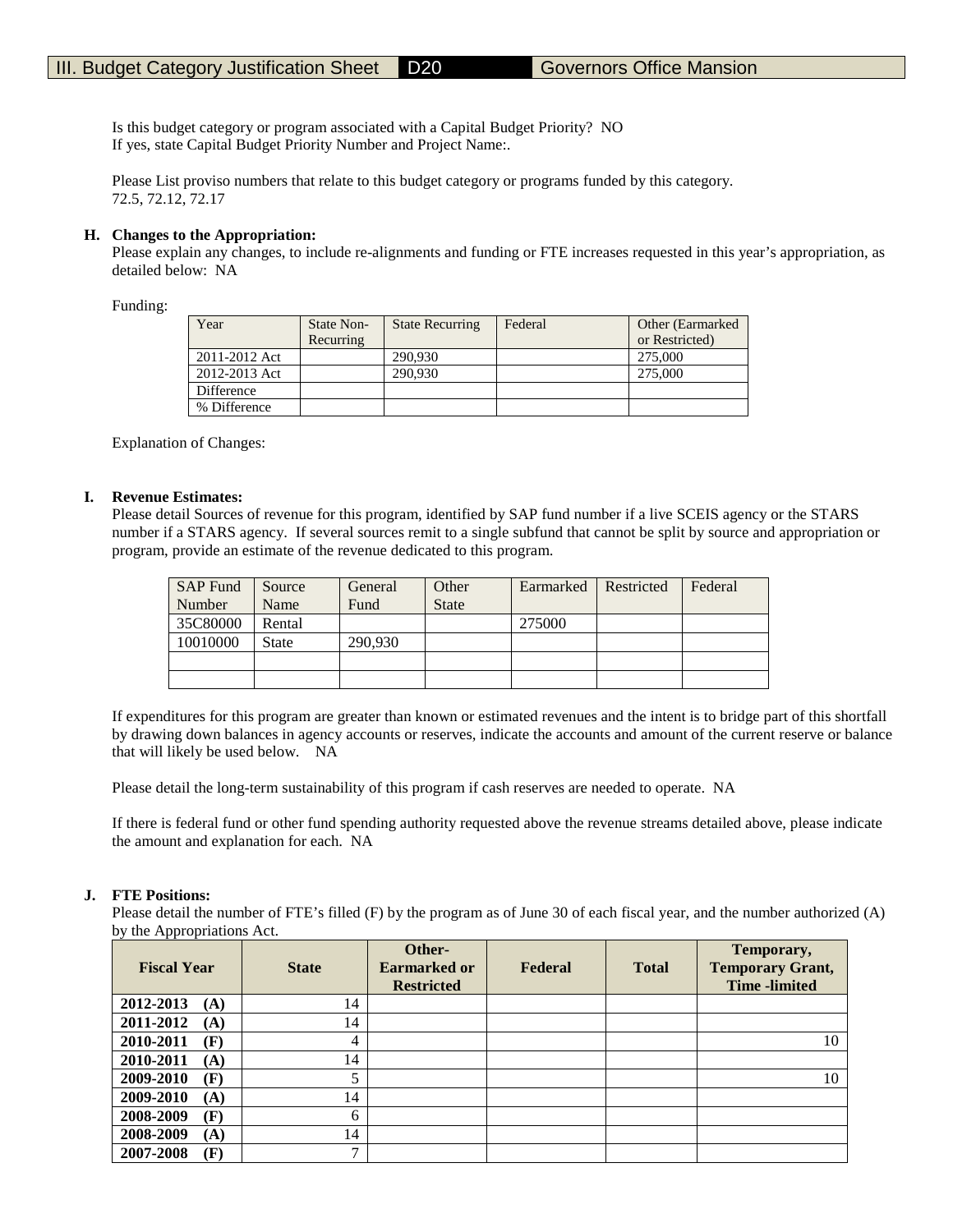| 2007<br>$-200$ <sub>b</sub><br>---<br>.<br> | - |  |  |
|---------------------------------------------|---|--|--|
|                                             |   |  |  |

# **K. Detailed Justification for FTEs: NA**

(1) Justification for New FTEs

(a) Justification:

(b) Future Impact on Operating Expenses or Facility Requirements:

# (2) **Position Details:**

| <b>State</b> | Federal | <b>Earmarked</b> | <b>Restricted</b> | <b>Total</b> |
|--------------|---------|------------------|-------------------|--------------|
|              |         |                  |                   |              |
| $0.00\,$     | 0.00    | $0.00\,$         | 0.00              | $0.00\,$     |
| \$0          | \$0     | \$0              | \$0               |              |
| \$0          | \$0     | \$0              | \$0               |              |
|              |         |                  |                   |              |

|                               | <b>State</b> | Federal | <b>Earmarked</b> | <b>Restricted</b> | <b>Total</b> |
|-------------------------------|--------------|---------|------------------|-------------------|--------------|
| Position Title:               |              |         |                  |                   |              |
| Number of FTEs                | $0.00\,$     | 0.00    | 0.00             | 0.00              | 0.00         |
| Personal Service              | \$0          | \$0     | \$0              | \$0               |              |
| <b>Employer Contributions</b> | \$0          | \$0     | \$0              | \$0               |              |

|                               | <b>State</b> | Federal  | <b>Earmarked</b> | <b>Restricted</b> | <b>Total</b> |
|-------------------------------|--------------|----------|------------------|-------------------|--------------|
| Position Title:               |              |          |                  |                   |              |
| Number of FTEs                | 0.00         | $0.00\,$ | 0.00             | 0.00              | 0.00         |
| Personal Service              | \$0          | \$0      | \$0              | \$0               |              |
| <b>Employer Contributions</b> | \$0          | \$0      | \$0              | \$0               |              |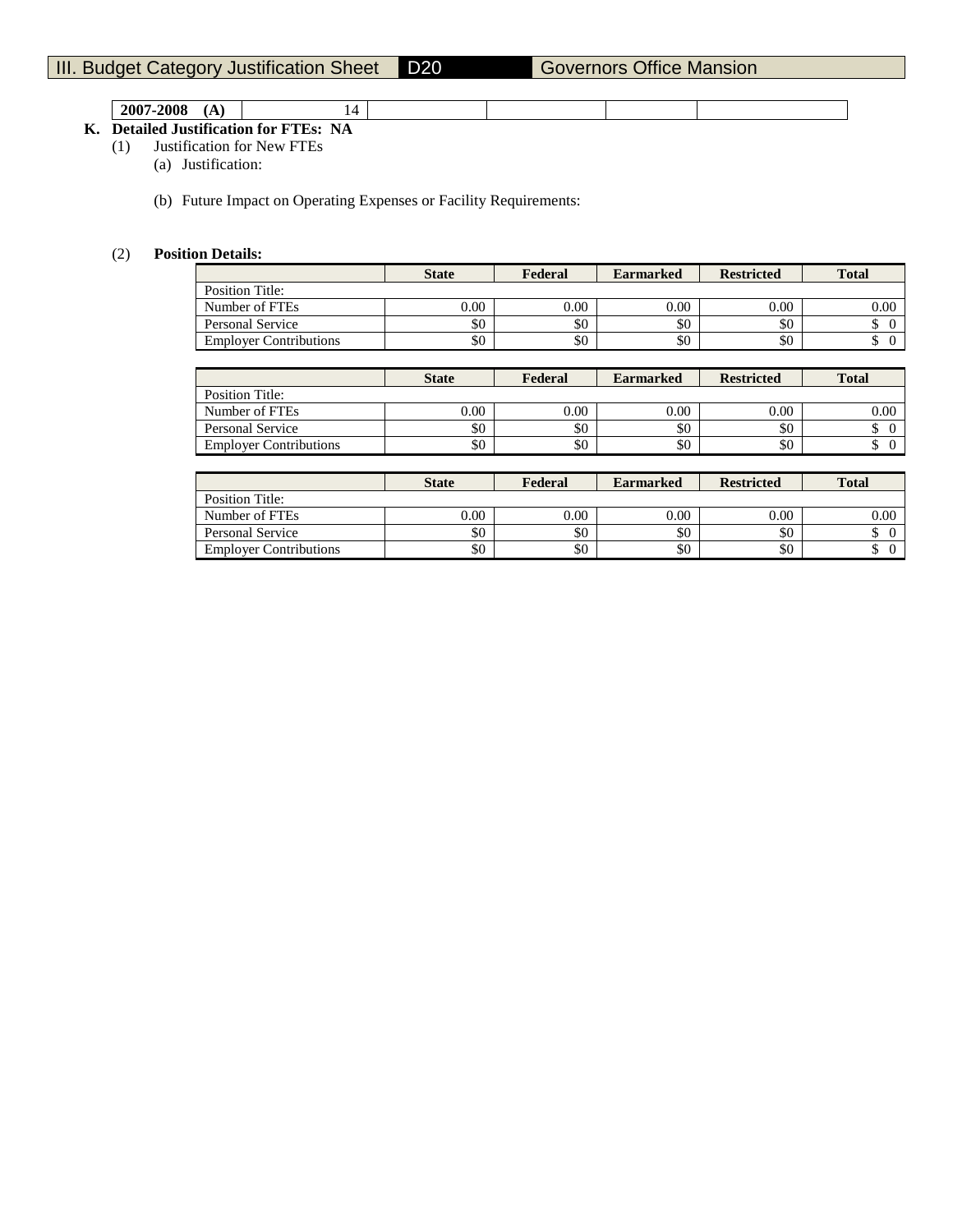| V. Capital/Non-Recurring Appropriations Request |  |  |
|-------------------------------------------------|--|--|
|                                                 |  |  |

20 Governors Office Mansion

**A. Project Name: NA**

- **B. Project Approval:**
- **C. Statement of Need:**

# **D. Agency Activity Number and Name:**

Note: If more than one activity maps to this project provide all activity numbers, names, and approximate funding amounts.

|               |                      | <b>State Non-</b> | <b>State</b> |              |              |                    |
|---------------|----------------------|-------------------|--------------|--------------|--------------|--------------------|
| Activity      |                      | Recurring         | Recurring    | Federal      | Other        |                    |
| <b>Number</b> | <b>Activity Name</b> | <b>Funds</b>      | <b>Funds</b> | <b>Funds</b> | <b>Funds</b> | <b>Total Funds</b> |
|               |                      |                   |              |              |              | \$0                |
|               |                      |                   |              |              |              | \$0                |
|               |                      |                   |              |              |              | \$0                |
|               |                      |                   |              |              |              | \$0                |
|               |                      |                   |              |              |              | \$0                |

# **E. Project Description:**

Note: In addition to a basic description, include whether or not this is a capital or non-capital project. If non-capital, explain how this non-recurring appropriation will be spent on non-recurring activities.

# **F. Funding**

Total New Request: \_\_\_\_\_\_\_\_\_\_\_\_\_\_\_ Previously Approved Funds: \_\_\_\_\_\_\_\_\_\_\_\_ Expenditures to Date: \_\_\_\_\_\_\_

Identify the source(s) of funds for this appropriation (general fund, surplus, federal funding, local match, etc.):

# **G. Justification for additional future operating costs:**

Will additional annual operating costs be absorbed into your existing budget? If so, what resources will lose funding to facilitate this?

If not, will additional funds be needed in the future?

Identify the source of additional funds:

Detail the lifecycle cost of the funded project below

| Year | Capital | Operating | Total | State;    | General:  | Federal | Other       | Use of             | Additional  |
|------|---------|-----------|-------|-----------|-----------|---------|-------------|--------------------|-------------|
|      |         |           |       | Non-      | Recurring |         | (Earmarked/ | <b>Current FTE</b> | <b>FTEs</b> |
|      |         |           |       | Recurring |           |         | Restricted) |                    | needed      |
|      |         |           |       |           |           |         |             |                    |             |
|      |         |           |       |           |           |         |             |                    |             |
|      |         |           |       |           |           |         |             |                    |             |
|      |         |           |       |           |           |         |             |                    |             |
|      |         |           |       |           |           |         |             |                    |             |
| $6+$ |         |           |       |           |           |         |             |                    |             |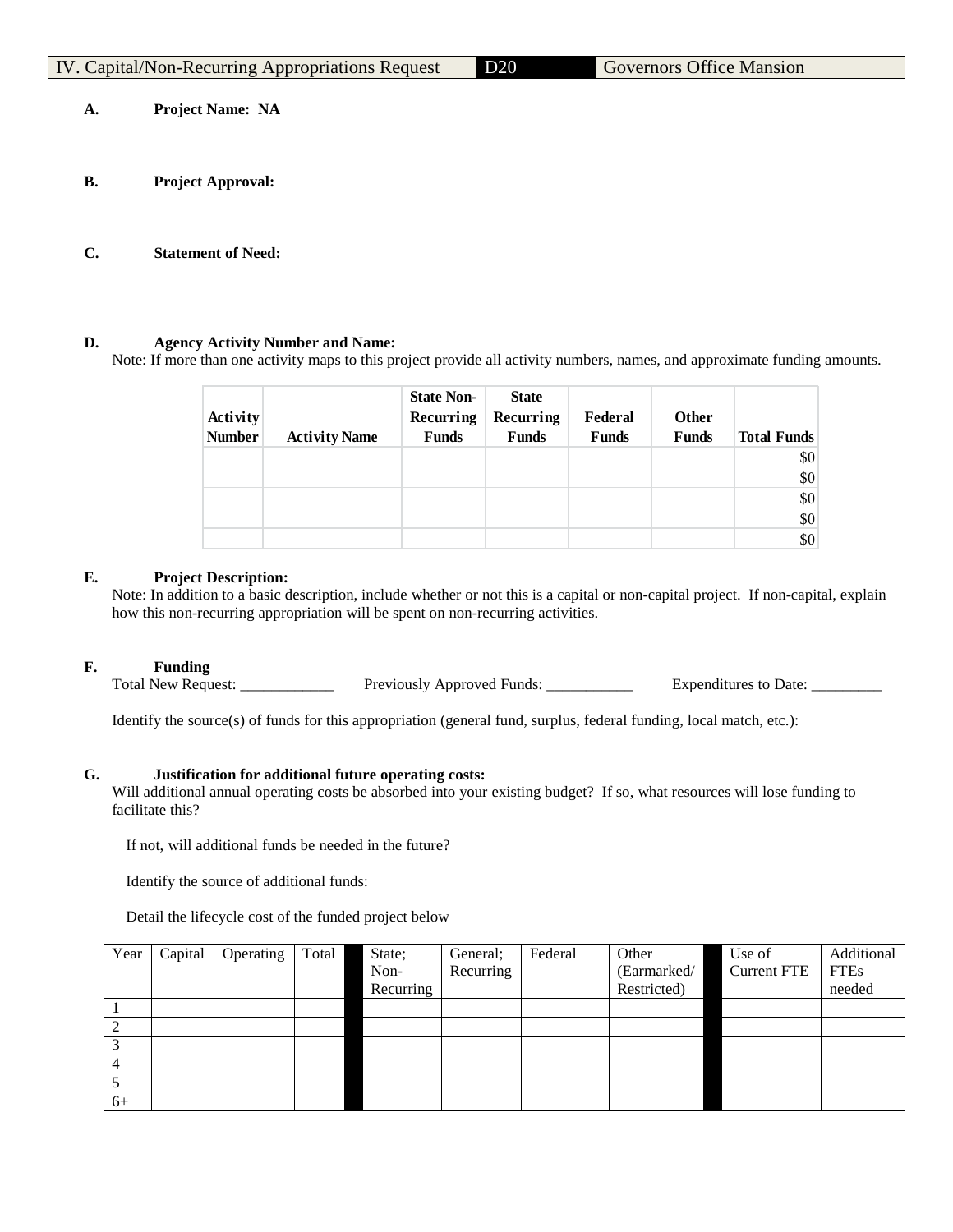#### **A. Proviso Number**

Using the renumbered 2012-13 proviso base provided on the OSB website indicate the proviso number *(If new indicate "New #1","New #2", etc.)*:

72.5

# **B. Appropriation**

Related budget category, program, or non-recurring reques (*Leave blank if not associated with funding priority)*:

#### **C. Agency Interest**

Is this proviso agency-specific, a general proviso that affects the agency, or a proviso from another agency's section that has had consequences?

Agency

#### **D. Action**

*(*Indicate Keep, Amend, Delete, or Add):

Keep

#### **E. Title**

Descriptive Proviso Title:

Governors Office Budget

#### **F. Summary**

Summary of Existing or New Proviso:

Allows ECOS and Mansion to be treated as a single budget section.

# **G. Explanation of Amendment to/or Deletion of Existing Proviso**

(If request to delete proviso is due to codification, note the section of the Code of Laws where the language has been codified):

**H. Explanation of how this proviso directs the expenditure or appropriation of funds, and why this direction is necessary**

# **I. Justification**

Refer to the instructions for the correct question to answer in this space, based on the action you selected

**J. Fiscal Impact (Include impact on each source of funds – state, federal, and other)**

# **K. Text of New Proviso with Underline or Entire Existing Proviso Text with Strikeover and Underline**

*(INSERT PROVISO FROM FY 2012-13 RENUMBERED PROVISO BASE HERE)*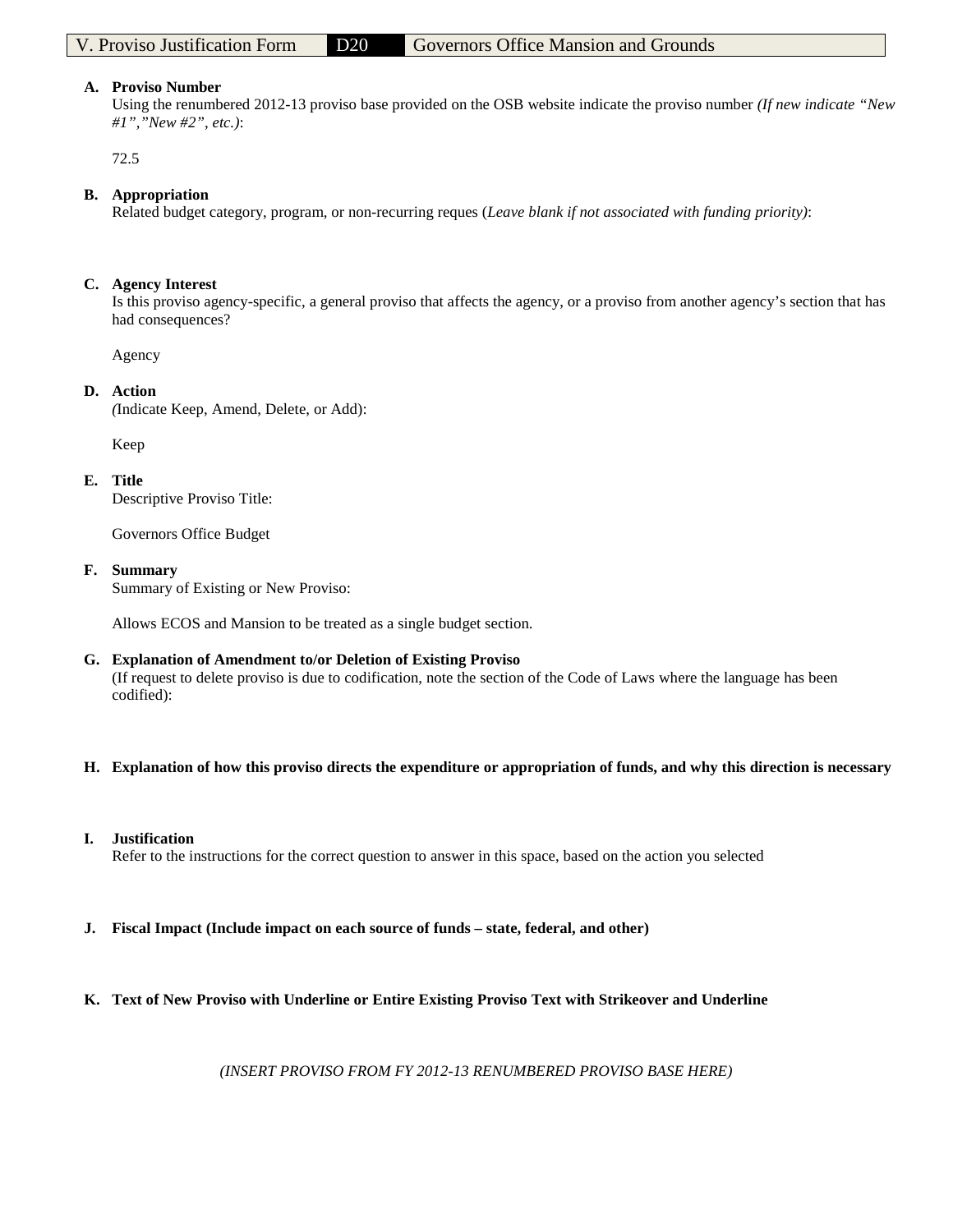#### **L. Proviso Number**

Using the renumbered 2012-13 proviso base provided on the OSB website indicate the proviso number *(If new indicate "New #1","New #2", etc.)*:

72.12

#### **M. Appropriation**

Related budget category, program, or non-recurring reques (*Leave blank if not associated with funding priority)*:

#### **N. Agency Interest**

Is this proviso agency-specific, a general proviso that affects the agency, or a proviso from another agency's section that has had consequences?

Agency

#### **O. Action**

*(*Indicate Keep, Amend, Delete, or Add):

Keep

#### **P. Title**

Descriptive Proviso Title:

Mansion and Grounds Budget

#### **Q. Summary**

Summary of Existing or New Proviso:

Cannot exceed 10% of its quarterly allocation.

# **R. Explanation of Amendment to/or Deletion of Existing Proviso**

(If request to delete proviso is due to codification, note the section of the Code of Laws where the language has been codified):

**S. Explanation of how this proviso directs the expenditure or appropriation of funds, and why this direction is necessary**

# **T. Justification**

Refer to the instructions for the correct question to answer in this space, based on the action you selected

**U. Fiscal Impact (Include impact on each source of funds – state, federal, and other)**

# **V. Text of New Proviso with Underline or Entire Existing Proviso Text with Strikeover and Underline**

*(INSERT PROVISO FROM FY 2012-13 RENUMBERED PROVISO BASE HERE)*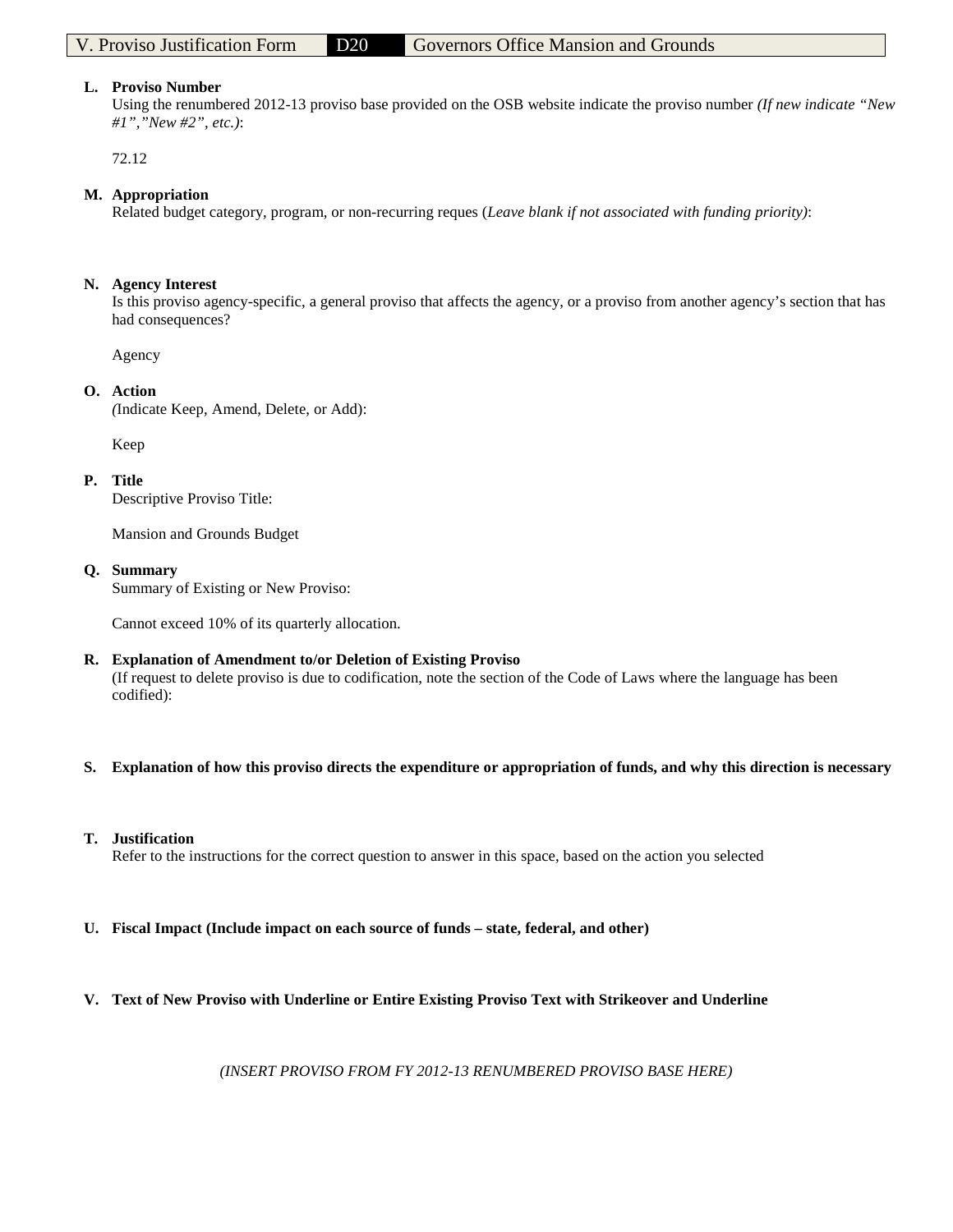#### **W. Proviso Number**

Using the renumbered 2012-13 proviso base provided on the OSB website indicate the proviso number *(If new indicate "New #1","New #2", etc.)*:

72.17

# **X. Appropriation**

Related budget category, program, or non-recurring reques (*Leave blank if not associated with funding priority)*:

## **Y. Agency Interest**

Is this proviso agency-specific, a general proviso that affects the agency, or a proviso from another agency's section that has had consequences?

Agency

# **Z. Action**

*(*Indicate Keep, Amend, Delete, or Add):

Keep

#### **AA.Title**

Descriptive Proviso Title:

Mansion and Grounds Maintenance and Complex Facilities

#### **BB. Summary**

Summary of Existing or New Proviso:

Rental funds used to help maintain the operations of the mansion and can be carried forward into next fiscal year.

#### **CC.Explanation of Amendment to/or Deletion of Existing Proviso**

(If request to delete proviso is due to codification, note the section of the Code of Laws where the language has been codified):

#### **DD.Explanation of how this proviso directs the expenditure or appropriation of funds, and why this direction is necessary**

#### **EE. Justification**

Refer to the instructions for the correct question to answer in this space, based on the action you selected

# **FF. Fiscal Impact (Include impact on each source of funds – state, federal, and other)**

# **GG. Text of New Proviso with Underline or Entire Existing Proviso Text with Strikeover and Underline**

*(INSERT PROVISO FROM FY 2012-13 RENUMBERED PROVISO BASE HERE)*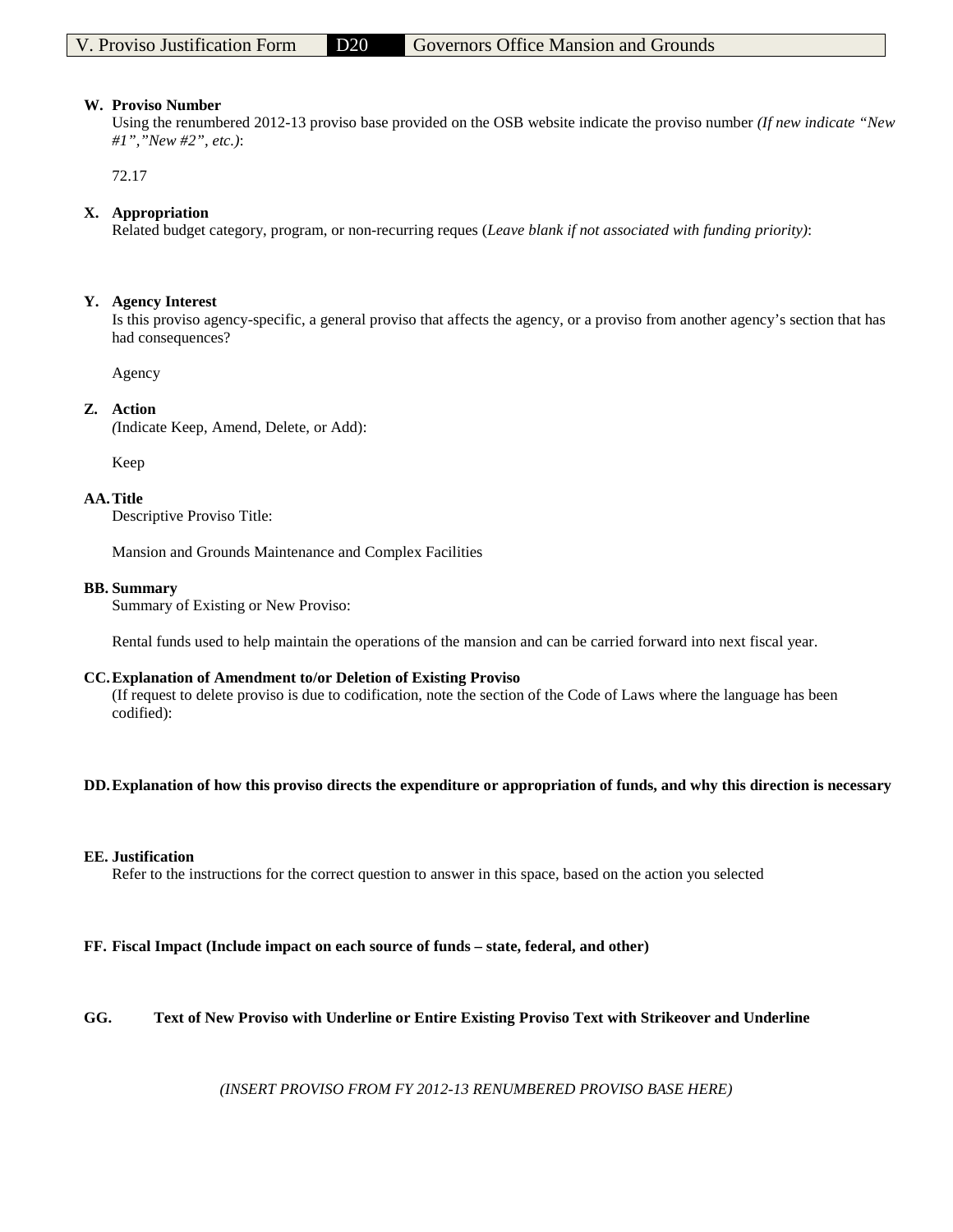| <b>D20</b><br>FY 2012-13 Agency Budget Request                                                                       |                               | <b>Governors Office Mansion and Grounds</b>                                                        |           |  |  |
|----------------------------------------------------------------------------------------------------------------------|-------------------------------|----------------------------------------------------------------------------------------------------|-----------|--|--|
| <b>Federal Aid Justification</b>                                                                                     |                               |                                                                                                    | <b>NA</b> |  |  |
| Summary<br>Award Title<br>CFDA Number/Title<br>Award Number (Federal)<br>Award Number (State)<br>Award Period        | <b>Start Date</b><br>End Date | If "Other", identify:<br><b>Federal Agency</b><br><b>Federal Subagency</b><br>If "Other", explain: |           |  |  |
| <b>Financial</b>                                                                                                     |                               |                                                                                                    |           |  |  |
| <b>Total Award Amount</b>                                                                                            |                               | Amount Available in FY 2012-13                                                                     |           |  |  |
| State Match Required?                                                                                                |                               | If "Yes", describe, and provide SAP Fund Number(s) of funding sources                              |           |  |  |
| Local Match Required?                                                                                                | If "Yes", describe            |                                                                                                    |           |  |  |
| Assistance Type                                                                                                      | If "Other", explain           |                                                                                                    |           |  |  |
| Is administrative and/or indirect cost recovery permitted? If so, explain:                                           |                               | Explanation would be here.                                                                         |           |  |  |
| Will funds be passed-through to other entities? If so, what types of<br>entities, and how will funds be distributed? |                               | Answer and elaboration here.                                                                       |           |  |  |